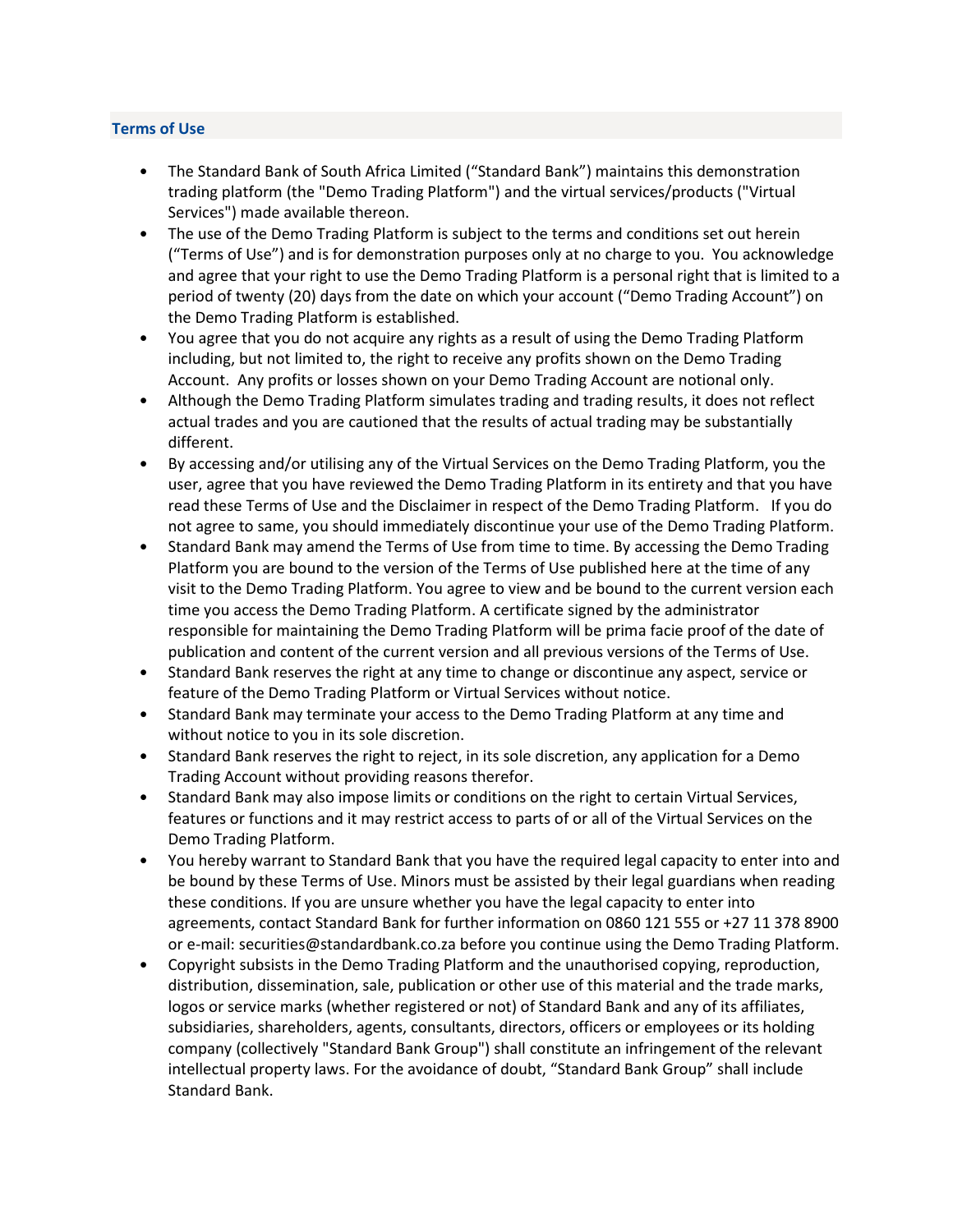- You are authorised to view and download one copy to a local hard drive or disk, print and make copies of such printouts, provided that:
	- $\circ$  the material is used for considering use of the Demo Trading Platform and for no other commercial purposes; and
	- $\circ$  any reproduction of our proprietary material from the Demo Trading Platform or portion of it must include our copyright notice in its entirety.
- The logos and trademarks shown on the Demo Trading Platform are registered and unregistered trademarks of Standard Bank or that of third parties. Nothing on the Demo Trading Platform should be construed as granting any license or right to use any trademark without Standard Bank's prior written permission and/or that of third parties, as the case may be. You may not, without Standard Bank's prior written permission, use any of the intellectual property for any other purposes. An application to use the intellectual property must be submitted to securities@standardbank.co.za. Upon receiving your application, Standard Bank we will do its best to respond and enter into further discussions with you. If you do not get a written response from Standard Bank within 5 (five) Business Days (which excludes Saturdays, Sundays and public holidays in the Republic of South Africa), consider your request as rejected.
- Irrespective of the existence of copyright, you acknowledge that Standard Bank is the proprietor of all material on the Demo Trading Platform, whether it constitutes confidential information or not, and that you have no right, title or interest in any such material.
- Standard Bank shall not be liable for any interruption, malfunction, downtime or other failure of the Demo Trading Platform or any component part of the Demo Trading Platform (as the case may be) for whatever reason.
- Standard Bank may modify, suspend or discontinue the Demo Trading Platform, whether temporarily or permanently, without notice.
- By accessing and utilizing the Demo Trading Platform you do so on your own initiative and on your own risk, and are responsible for your compliance with applicable laws and regulations.
- Whilst all reasonable precautions have been taken, Standard Bank does not warrant that the Demo Trading Platform or any downloads via the Demo Trading Platform are free from viruses or destructive code. Standard Bank Group shall not be liable for any damage or injury arising out of any person's or entity's access to or inability to access the Demo Trading Platform. This limitation includes, but is not limited to, any damage to computer equipment and computer systems caused by virus, malware and any other harmful computer coding.
- The Demo Trading Platform may contain links to other websites with information and material produced by other parties. Whilst Standard Bank tries to provide links only to reputable websites, it cannot accept responsibility or liability for the information provided on other websites. A link from the Demo Trading Platform to any other website does not mean that Standard Bank has scrutinized or endorsed the owners or administrators of the websites or their business or security practices and operations.
- Consulting the Demo Trading Platform does not constitute a customer relationship and Standard Bank shall not have any duty or incur any liability or responsibility towards any person or entity as a result of such person or entity consulting the Demo Trading Platform.
- Nobody may establish a hyperlink, frame, metatag or similar reference, whether electronically or otherwise (collectively referred to as linking), to the Demo Trading Platform or any subsidiary pages before receiving Standard Bank's prior written approval, which may be withheld or granted subject to the conditions we specify from time to time. An application for linking must be submitted to securities@standardbank.co.za. Once received, Standard Bank will do its best to respond and enter into further discussions with you. If you do not get a written response from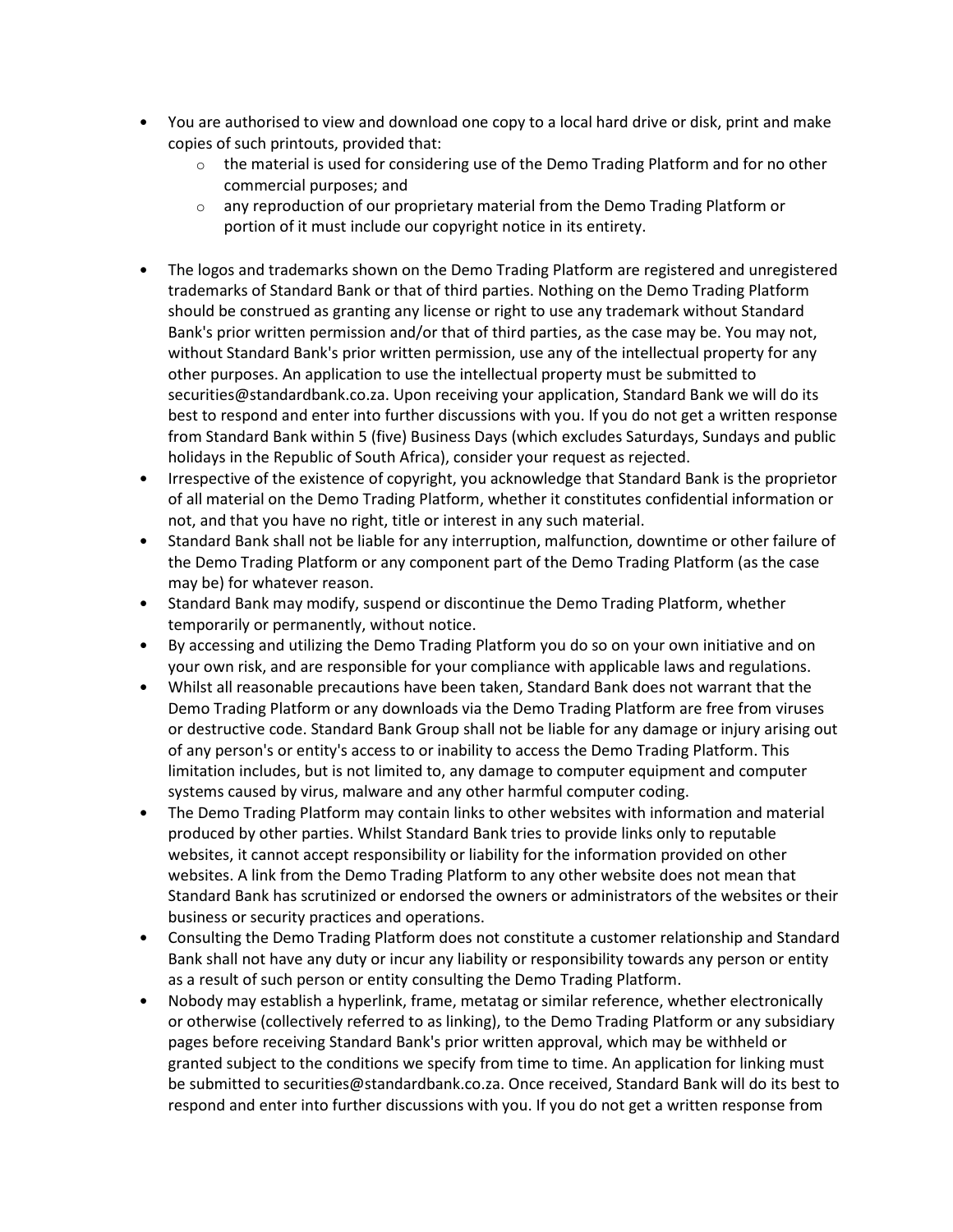Standard Bank within 5 (five) Business Days, consider your request rejected. Breach of these conditions entitles Standard Bank to take legal action without prior notice to you and you agree to reimburse the costs associated with such legal action to Standard Bank on an attorney and own client scale.

- Standard Bank's commitment to your privacy and the security of your personal information is outlined in its Privacy and Security statement.
- All information submitted to or collected by Standard Bank through or in connection with your use of the Demo Trading Platform, including all registration data, clickstream data and hypothetical trading data, will be the property of Standard Bank and Standard Bank will be free to use it in accordance with its business practices. Standard Bank will be free to use such information without restriction if such information is aggregated with other data or otherwise processed such that it cannot be attributed to or associated with you.
- All claims instituted by you against Standard Bank Group arising as a result of your use of the Demo Trading Platform or on the interpretation of these Terms of Use (other than where an interdict is sought or urgent relief may be obtained from a court of competent jurisdiction), will be submitted to and decided by arbitration. That arbitration will be held with only the parties and their representatives present at the offices of the Arbitration Foundation of Southern Africa, Sandton, Gauteng, Republic of South Africa. The arbitration will be governed by the rules of the Arbitration Foundation in terms of South African law and will be heard by an arbitrator or arbitrators appointed by the Arbitration Foundation of Southern Africa. Either party will be entitled to have the award made an order of court of competent jurisdiction. The parties will keep the evidence in the arbitration proceedings and any order made by any arbitrator confidential unless otherwise contemplated. The arbitrator will have the power to give default judgment if any party fails to make submissions on due date and/or fails to appear at the arbitration. Standard Bank may institute action against you in any court with appropriate authority.
- The Demo Trading Platform is intended for use by recipients located in countries where such use does not constitute a violation of applicable legislation or regulations.
- The Demo Trading Platform calculates all dates and times based on UTC (Coordinated Universal Time). The display of dates and times in different timezones are for convenience purposes only and discrepancies from UTC may occur on dates and times due to changes in day light savings times and similar issues. In case of discrepancies or disputes, UTC time will always prevail.

#### Disclaimer

No material or publication on this demonstration trading platform ("Demo Trading Platform") constitutes an offer or the solicitation of an offer for the sale or purchase of any security or financial instrument. Whilst The Standard Bank of South Africa Limited ("Standard Bank") has taken care to ensure that the content and services on the Demo Trading Platform are accurate, it does not warrant that the Demo Trading Platform, any tools such as calculators, software, information provided by Standard Bank or any of its third party services providers, content or other services will be error-free or will meet any particular criteria of accuracy, completeness, reliability, performance or quality and expressly disclaim all such implied warranties. Whilst all reasonable precautions have been taken, Standard Bank does not warrant that the Demo Trading Platform or any downloads via the Demo Trading Platform are free from viruses or destructive code. Standard Bank and any of its affiliates, subsidiaries, shareholders, agents, consultants, directors, officers or employees or its holding company (collectively "Standard Bank Group") shall not be held liable for any damages whatsoever relating to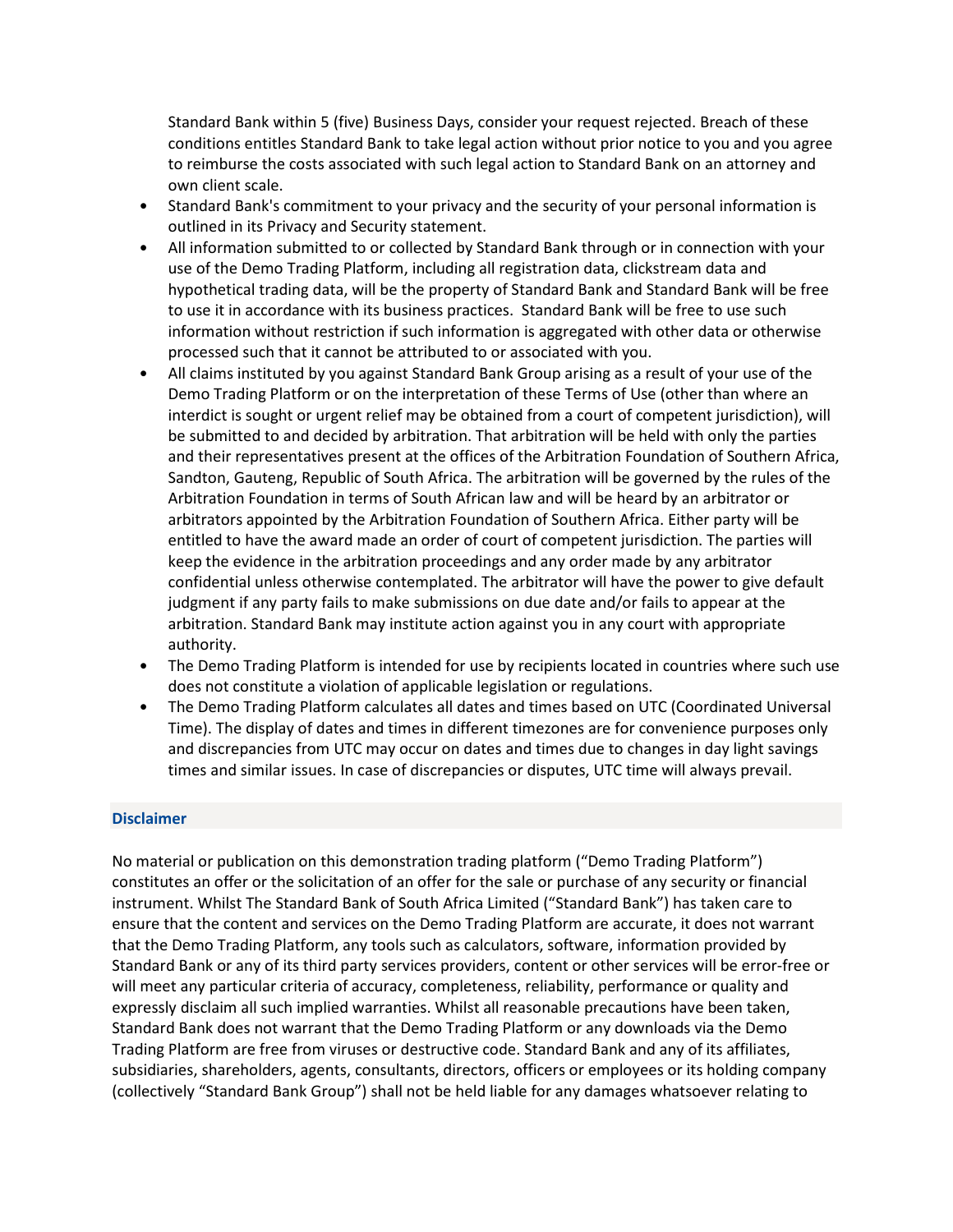your use of the Demo Trading Platform or the services offered or information made available on the Demo Trading Platform or your inability to use the Demo Trading Platform or any of the information or services. For the avoidance of doubt, "Standard Bank Group" shall include Standard Bank.

This includes without limitation any direct, indirect, special, incidental and consequential or punitive damages howsoever arising and regardless of whether Standard Bank Group was advised of the possibility of such loss or damage. Whilst every care has been taken in publishing information on the Demo Trading Platform, no representation, warranty or undertaking (express or implied) is given and neither responsibility nor liability is accepted by Standard Bank Group as to the accuracy of the information contained herein. Standard Bank Group cannot be held liable for the use of and reliance on these opinions, estimates and findings. All opinions, estimates and findings contained on the Demo Trading Platform may be changed after publication at any time without notice. The information contained on the Demo Trading Platform is not intended as advice.

Should the use of the Demo Trading Platform or information lead you to consider entering into any transaction in relation to the financial product you must take note of the following: there are intrinsic risks involved in transacting in any of the products; no guarantee is provided for the investment value in a product; any forecasts based on hypothetical data are not guaranteed and are for illustrative purposes only; returns may vary as a result of their dependence on the performance of underlying assets and other variable market factors; past performances are not necessarily indicative of future performances; unless a financial needs analysis has been conducted to assess the appropriateness of the product, investment or structure to your unique particular circumstances, Standard Bank cautions you that there may be limitations on the appropriateness of the information for your purposes and you should take particular care to consider the implications of entering into the transaction, either on your own or with the assistance of an investment professional.

The contents of the Demo Trading Platform may not be copied or reproduced in whole or in part without the prior written consent of Standard Bank. The Demo Trading Platform is not directed at any person in any jurisdiction where for any reason the Demo Trading Platform's publication or availability is prohibited and any person to whom such prohibition applies may not access the Demo Trading Platform. Any person who accesses the Demo Trading Platform does so on their own initiative and is responsible for compliance with the applicable laws and regulations. Legal advice should be sought in cases of doubt. The Demo Trading Platform have not been and will only be registered in South Africa and will not be registered under the securities laws of any other jurisdiction including the United Kingdom and the United States of America.

Standard Bank's commitment to your privacy and the security of your personal information is outlined in its Privacy and Security statement

Any use of the Demo Trading Platform is subject to the "Terms of Use", as amended from time to time.

# Privacy and security statement

Your right to privacy and security is very important to us. We, The Standard Bank of South Africa Limited, treat personal information obtained through the use of this website or this demonstration trading platform ("Demo Trading Platform") as private and confidential and are committed to providing you with secure access to our online services. We voluntarily subscribe to the principles sect out in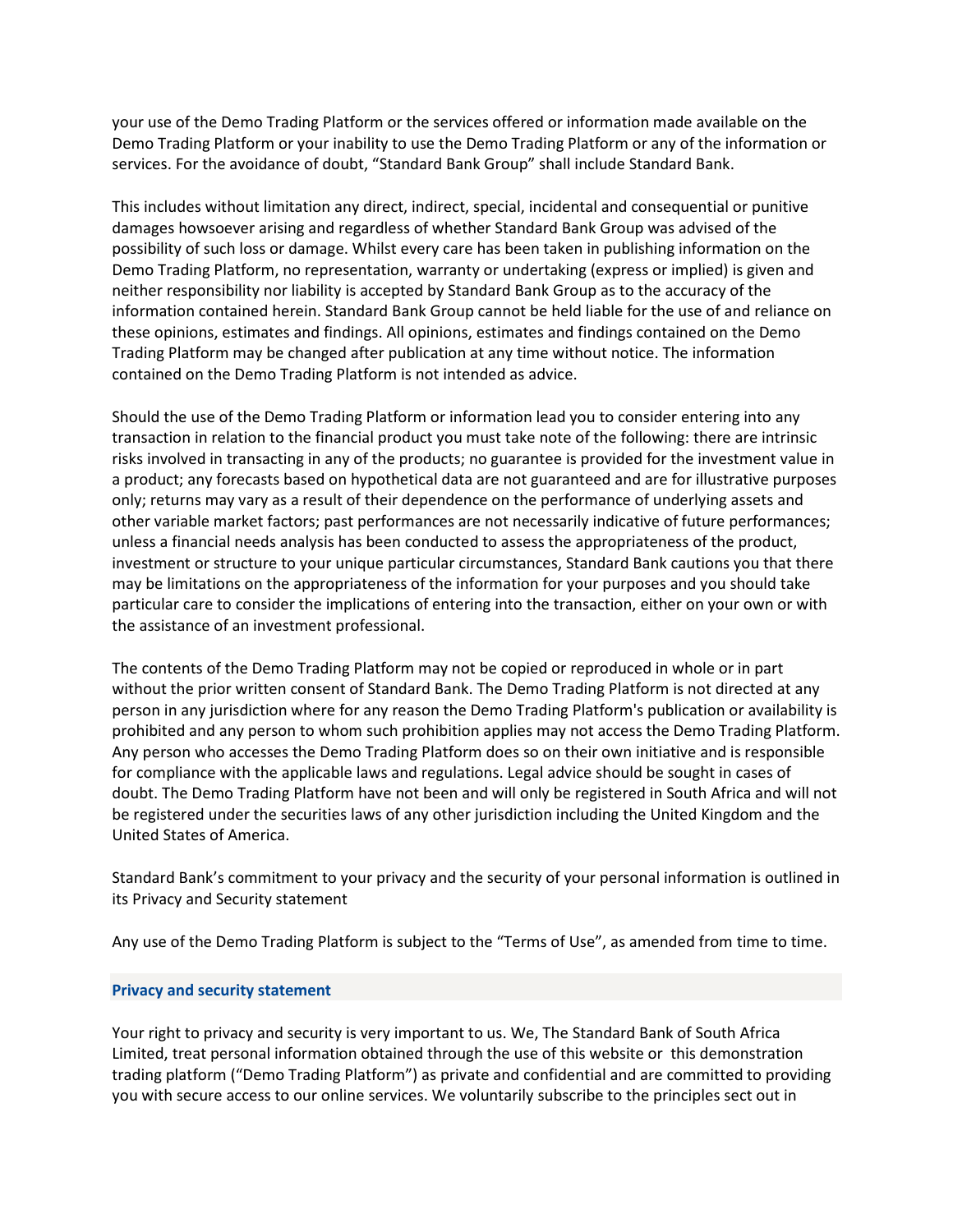Section 51 of the Electronic Communications and Transactions Act, 25 of 2002, which govern the electronic collection of personal information.

#### How we use the personal information we collect?

We need to collect personal or other information if we are to meet our obligations to you, to follow your instructions, to inform you of new services and to ensure that our business is geared towards your needs.

Use of technology to monitor your use of the Demo Trading Platform. We gather and analyse information on our visitors' routine use of the Demo Trading Platform. We use this information to monitor which areas of the Demo Trading Platform are most frequently visited, to assist us to continue developing a value added service. This information is pooled so individual personal information, behaviour or patterns cannot be identified.

# Cookies

On some parts of the Demo Trading Platform we use so called "cookie" technology. Cookie technology consists of small pieces of data or a small text file which is given to your browser by our webserver when you visit our Demo Trading Platform. This data is stored on your browser. The cookie is sent back to our webserver each time you visit the Demo Trading Platform. Cookies are not computer programs and do not run on a computer like programs do. They cannot gather information or function on their own. They cannot collect any personal information about you or your machine and cannot gather data or information about what you do on the Internet. Cookies merely enable us to provide a more valuable online experience to you. While you can set up your Internet browser to disable cookie technology, we do not recommend that you do this since some parts of the Demo Trading Platform and our online services may not function properly, or at all.

# Third Parties

Whenever we commission other organisations to provide support services to us, we will bind them to our privacy policies as far as they may be required to have access to our customers' personal information to perform such services. The Demo Trading Platform may contain links to or from other sites. While we try to link only to sites that share our high standards and respect for privacy, we are not responsible for the content or the security or privacy practices employed by other sites. We recommend that you always read the privacy and security statements on such sites.

When we will disclose personal information without consent?

We will not disclose personal information to anyone outside Standard Bank without your permission unless:

- we are compelled to do so by law or in terms of a court order;
- it is in the public interest to do so; or
- it is necessary to protect our rights.